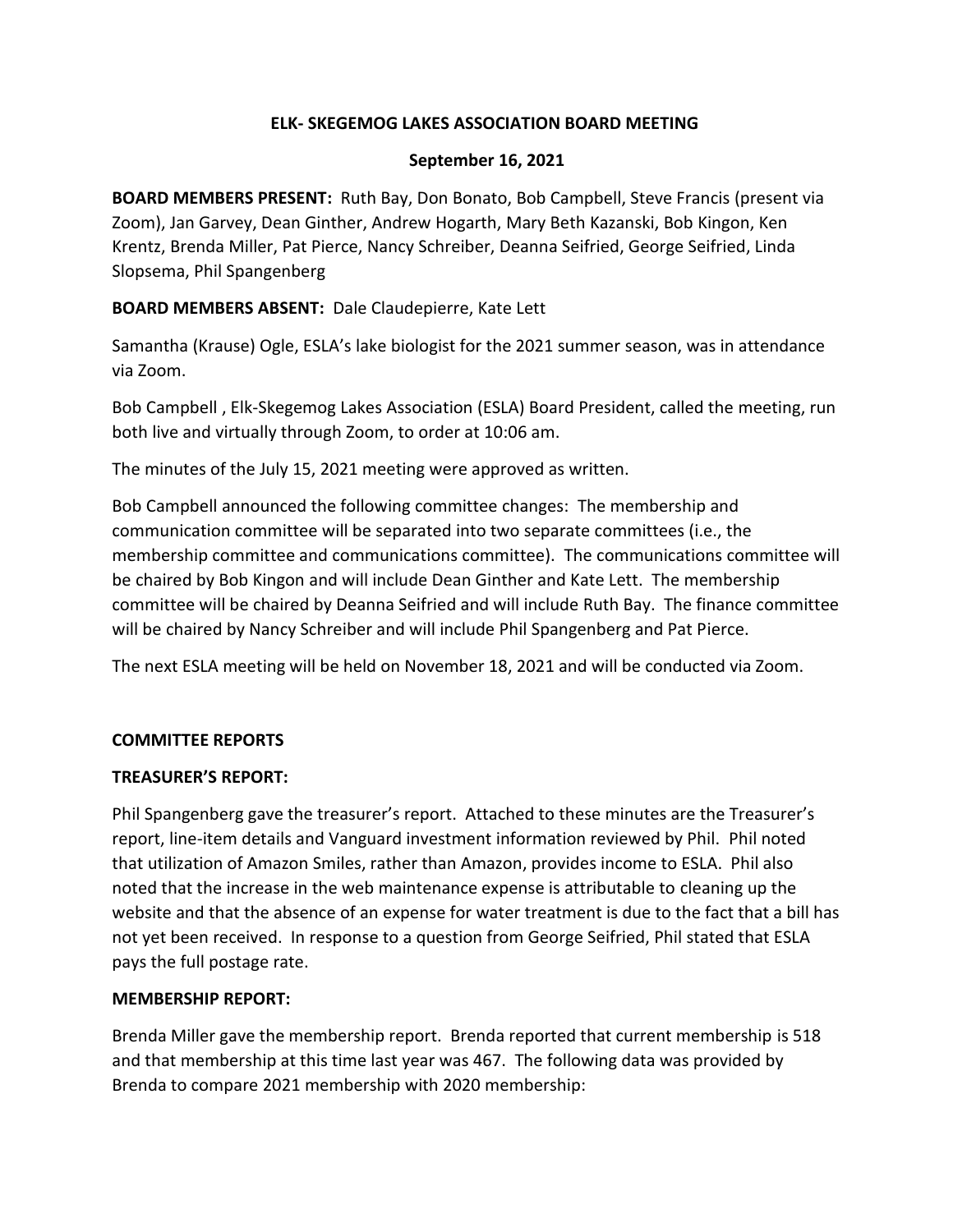| Category     | 2020 | 2021 |
|--------------|------|------|
| Admiral +    | 20   | 34   |
| Admiral      | 112  | 149  |
| Commodore    | 18   | 16   |
| Captain      | 111  | 145  |
| <b>Basic</b> | 206  | 174  |

There was a discussion related to the membership duties that will be relinquished by Brenda and assumed by Samantha. Brenda reported that she and Samantha have reviewed the ESLA data base and that they need to research software Samantha will utilize to manage the data base.

There was a discussion regarding the difficulties encountered in identifying riparians and potential new ESLA members. Bob Campbell emphasized that it is important notify Samantha of potential new members when there is a house sale or a new home is constructed. Brenda noted that tax records are not immediately updated when these events occur and that she usually has to wait until December to obtain up-to-date data. Having zone representatives assume responsibility for identifying new homeowners was mentioned as a possible way to keep the data base current.

Also discussed was the desire to increase the number of Torch River and zone E residents who are ESLA members. Jan Garvey mentioned the possibility of sending targeted communications to those residents to inform them what ESLA does for their benefit.

# **FISHERIES:**

Ken Krentz gave the fisheries committee report. Ken began by discussing mayflies, noting that there were fewer mayfly hatches this year. Ken stated that the DNR believes the decrease in hatches is attributable to the weather. Ken stated that he would continue to monitor this issue. Ken also discussed gobies and began his discussion by explaining how to identify gobies. Ken stated that he could not definitely determine whether the pictures recently sent to him depicted gobies or some other species. Ken plans to write an article for the newsletter and website to educate readers about gobies and their identifying characteristics. Although Ken said that gobies are not a "bad" invasive, it is his priority to obtain a positive identification because he and the DNR have not yet done so.

# **SAFETY AND RECREATION COMMITTEE:**

Pat Pierce gave the safety and recreation committee report. Pat began by discussing water level, noting that the current water level at the dam is normal, but that it was 4 inches higher than normal after the recent heavy rain. Pat stated that he may begin taking water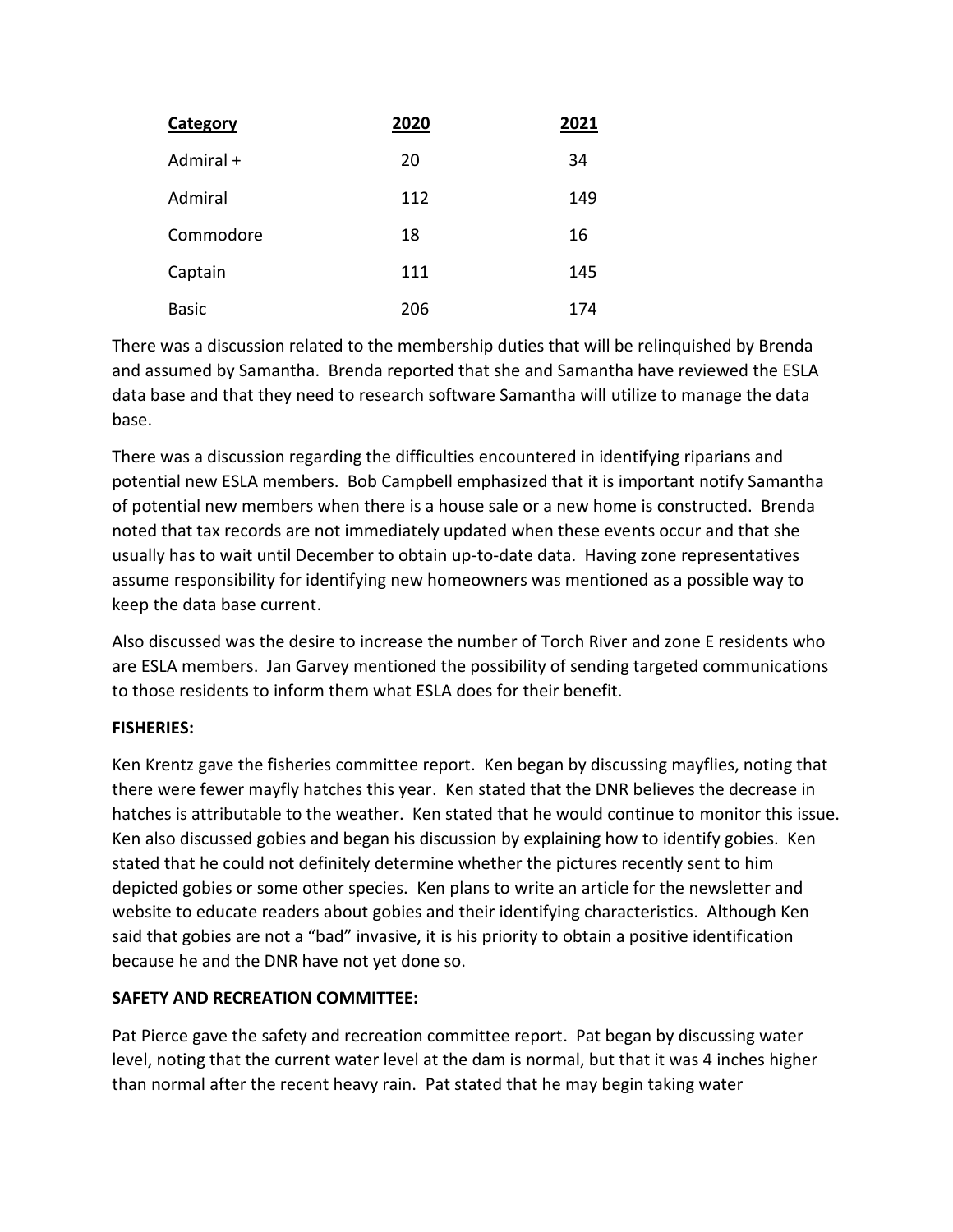measurements after it rains. With respect to buoys, Pat said that another buoy went missing after the recent storm, so 2 buoys are currently missing. One of ESLA's buoys was donated to ESLA and that buoy does not float upright, a problem Pat will attempt to correct. Finally, Pat discussed the Torch River no wake sign, noting that the sign will be rebuilt and reinstalled next spring.

## **ENVIRONMENTAL COMMITTEE:**

Jan Garvey gave the environmental committee report.

The article Samantha is writing to chronicle her activities during the last few years was the first topic of discussion. Bob Campbell stated that he did not believe it would be a problem if the article informs readers about the water quality issues at Spencer Creek involving Burnette Foods. Board members voiced their agreement with Bob, emphasizing that the article will provide a factually accurate summary of what has occurred. Action taken by EGLE against Burnette Foods was briefly reviewed and Andy Hogarth identified the likely reasons for EGLE's delay in taking further action.

The written report submitted by Jan is attached and was briefly reviewed by Jan. Regarding purple loosestrife, Jan noted that the nature preserve area has the biggest problem and that Samantha is hoping to obtain a permit to treat that area this year.

## **GOVERNMENTAL COMMITTEE**

The governmental committee report was given by Steve Francis. Attached is the written report submitted by Steve.

Bob Kingon reported that he attended the Elk Rapids Township meeting at which there was a discussion about the proposed extension of a sewer line to Milton Township. Bob stated that citizens petitioned for the extension and that a survey indicates that 76% of residents are in favor of the extension. Bob reported that the next step to be taken is a public hearing scheduled for October 18, 2021.

### **ERCOL**

Mary Beth Kazanski reported that data provided by TOM indicates the golden brown algae problem is worsening. ERCOL is trying to obtain input from EGLE about this problem. Regarding Rugg Pond, Mary Beth reported that the next steps depend upon funding and decisions have yet to be made. Mary Beth also reported that Paddle Antrim needed safety boats on Torch Lake for its September event. Finally, Mary Beth stated that she asked Heidi Schaeffer about the RV park proposed for Milton Township and Heidi advised her that there has been hydro seeding and mulching to address the erosion problems.

Mary Beth discussed the issue of loon harassment and Board members were provided a picture of the signs at Intermediate Lake utilized to alert and educate the public about applicable law. The signs and possible locations for signage were discussed. There was also discussion about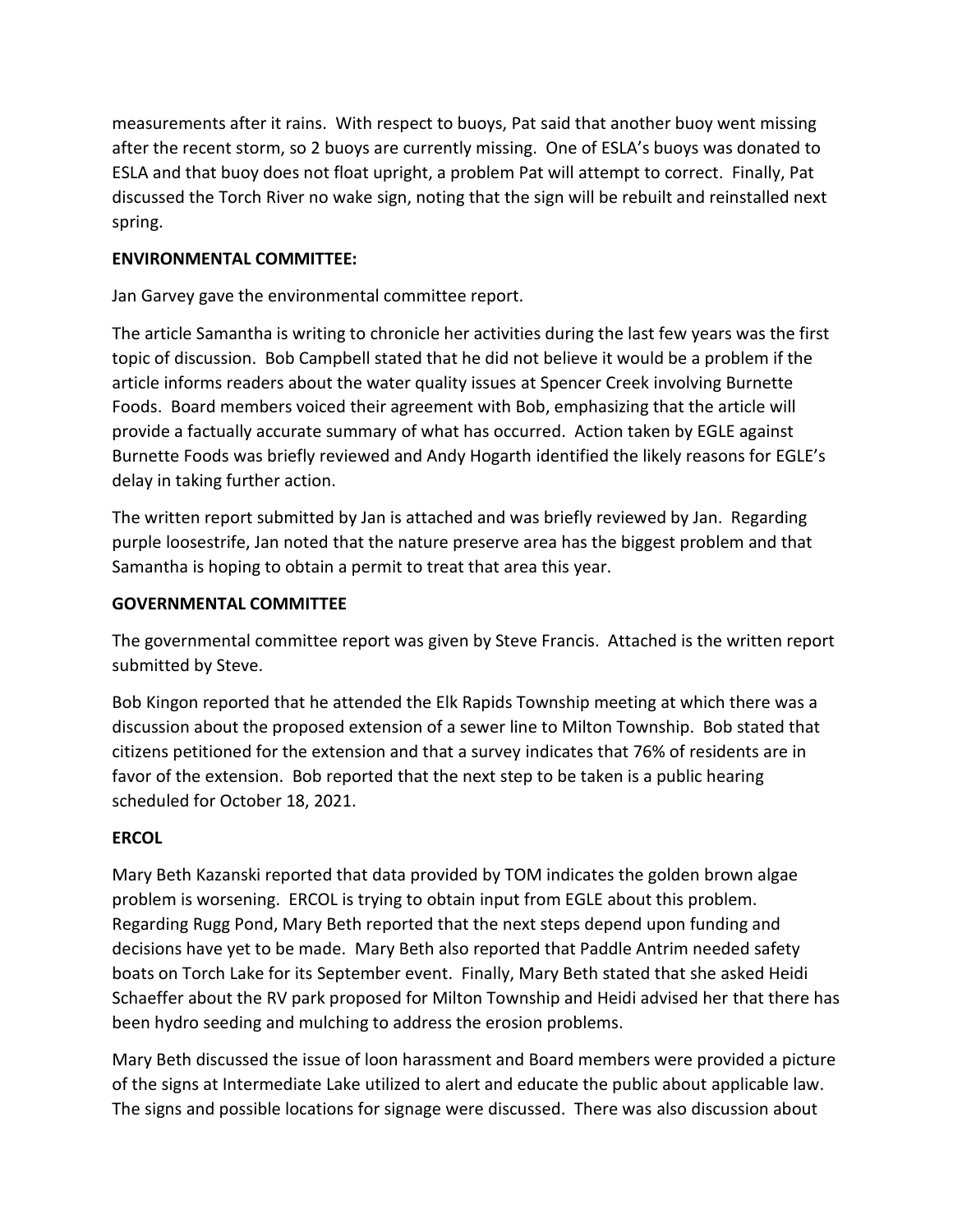loon harassment and what constitutes prohibited harassment. The Board passed a motion authorizing the purchase of up to 20 signs at a cost not to exceed \$1,000.

# **TOM**

Mary Beth Kazanski reported that TOM is still searching for an executive director. Mary Beth also reported that TOM has a drone and that a question has arisen regarding whether TOM's use of the drone for shoreline surveys violated a patent held by Zero Gravity Aerial.

### **OLD BUSINESS**

Bob Campbell advised that the drone survey conducted by Zero Gravity Aerial has been completed and that the post survey analysis will not be completed until this winter.

Bob Kingon briefly commented upon the RV park in Milton Township, indicating that the public is waiting to see who sues who.

ESLA's Facebook page was discussed. The discussion focused on the importance of "following and liking" and "posting and posting pictures." Difficulty in accessing ESLA's Facebook page was also mentioned.

Pat Pierce discussed what he has done to assess whether ESLA's current insurance is adequate. Pat reviewed the types of coverage and coverage limits on our current insurance.

Dean Ginther stated that he is shooting for a mid-October deadline for articles for the next newsletter.

Ruth Bay stated that the final *It's a Shore Thing e*vent is scheduled for September 24, 2021 and that she is currently checking on the necessary arrangements. Ruth noted that this event was mentioned in the recent email blast.

# **NEW BUSINESS**

Dean Ginther reported on the final recommendations from the ad hoc committee on dues/giving, a copy of which is attached. Dean began by reviewing the formation of the committee, what it was tasked to perform and its activities to date. Dean discussed the committee's strategy for encouraging donations and the three major accounts identified in the attached final recommendations. The discussion of the final recommendations included donation recognition, whether increasing dues might lead to a decrease in members, whether current membership levels should be maintained or changed, the distinction between a strategic fund and general fund, and training for Board members pertaining to giving opportunities. Bob Campbell stated that he would like a new dues structure to be in place by November 1, 2021. A motion was passed to institute the following dues levels: \$50 (supporter), \$100 (contributor), \$250 (sustaining) and \$500 (silver) effective November 1, 2021.